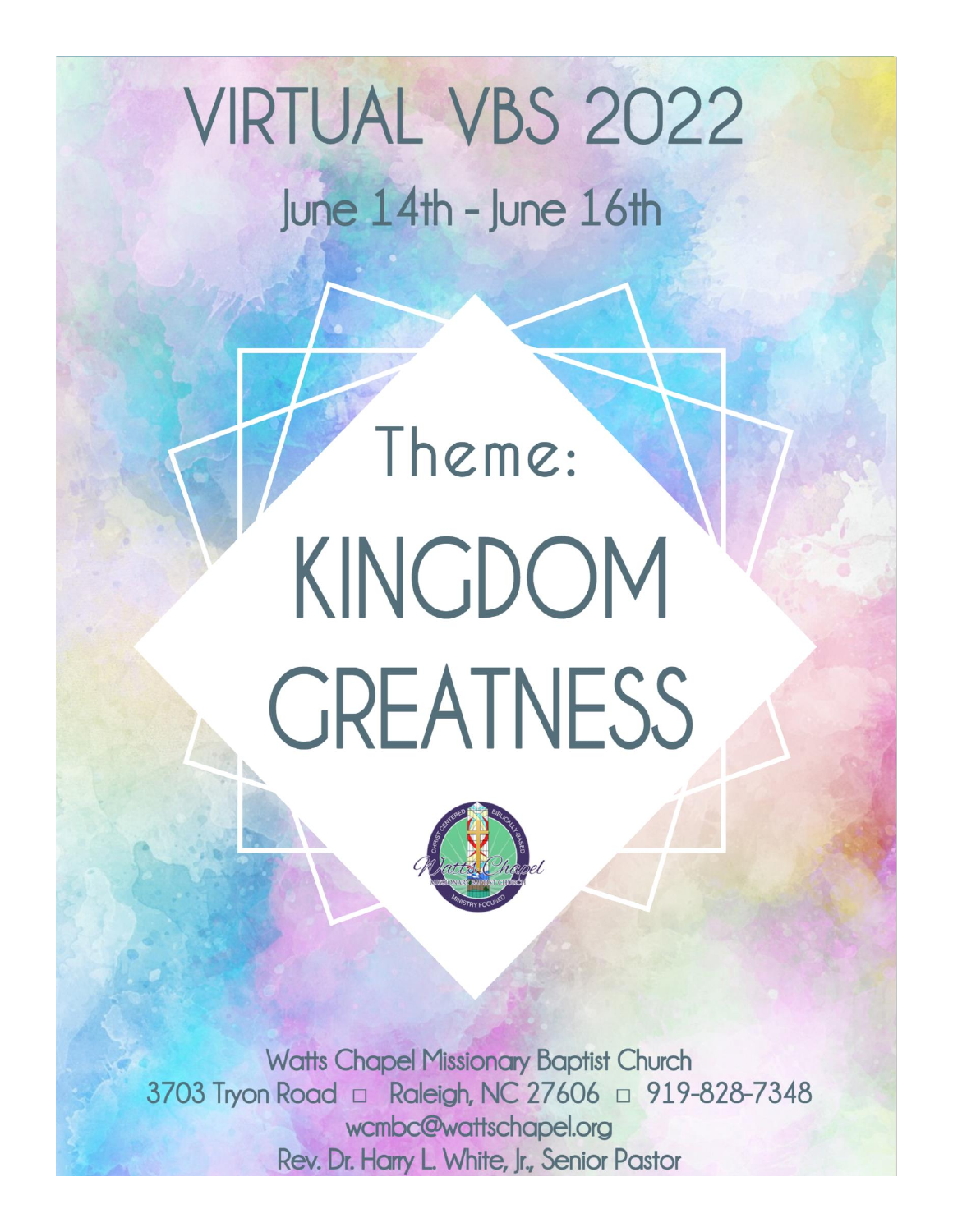#### **The Great Requirement**

#### **Tuesday, June 14 th**

1. **Read Micah 6:1-8.** Why is Micah 6:8 known as the Great Requirement? What does it mean to "act justly" and "love mercy" and "walk humbly" with God?

2. **Read Luke 22:21-29.** What do you think provoked this argument about greatness? According to Jesus, how do Gentiles understand greatness? Create a list of how the world (Gentiles) views great versus how Christians committed to the Kingdom of God should view greatness.

3. **Read Mark 9:33-37.** If you were one of the disciples, how would you feel when Jesus asked about the argument? Why does Jesus use the child as an object lesson on true greatness in the Kingdom of God? Why do you think the disciples were concerned about which of them was the greatest?

4. **Read Matthew 18:1-4.** Why would the disciples want to be the greatest? What childlike qualities is Jesus emphasizing? Why is this important for the Kingdom of God?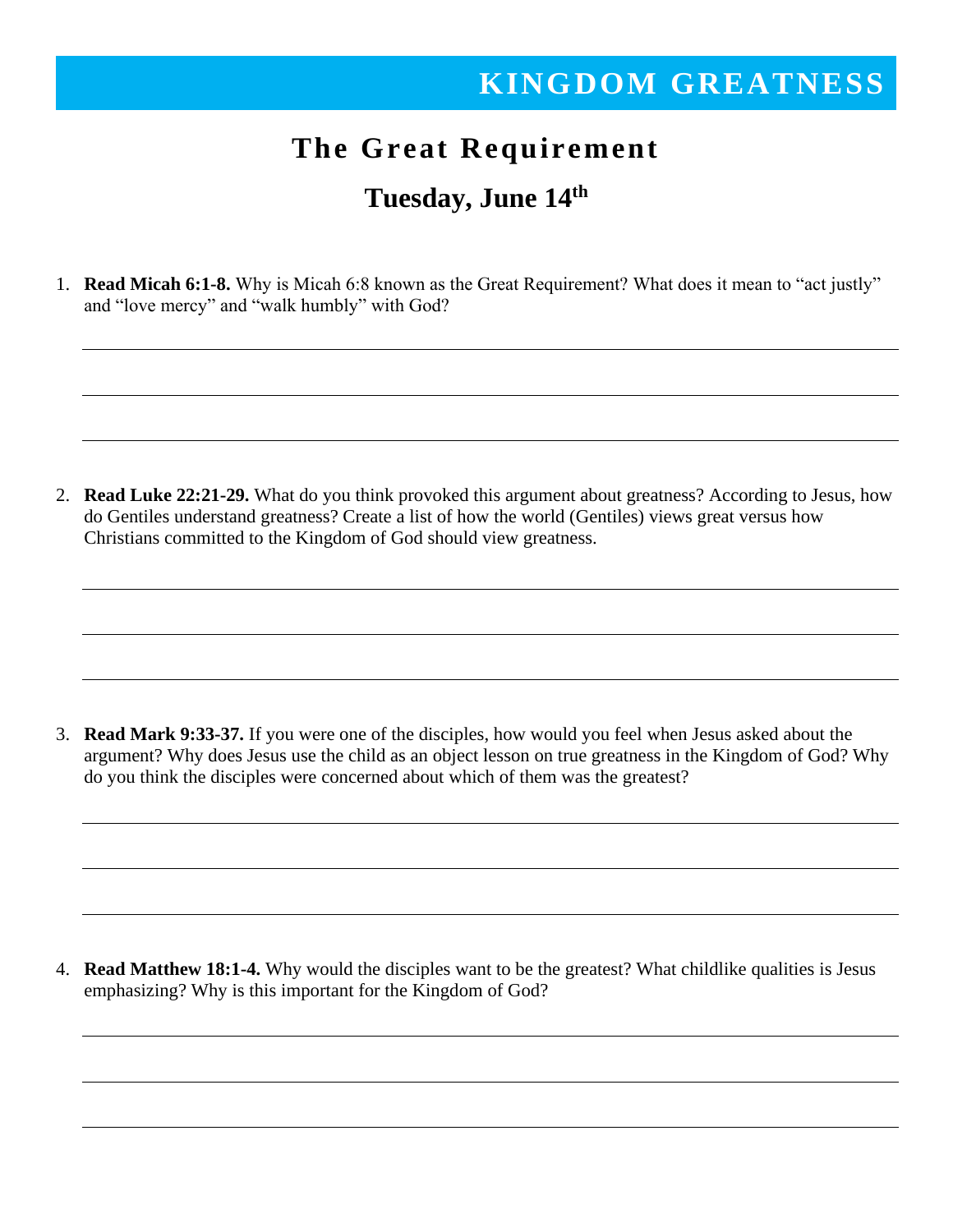5. **Read Matthew 5:17-19.** How is it necessary to be great in the eyes of God? How does this understanding challenge your understanding of greatness?

#### **Discussion Questions:**

- When you think of great people, who comes to your mind? Why?
- How does Jesus redefine greatness? What are Kingdom qualities of greatness?
- Using the Kingdom's understanding of greatness, who are some great people you know?

#### **On a scale from 1 to 10, what grade do you give yourself as a "servant of God and Jesus Christ"?**



**What do you need to do to grow in your commitment to greatness through service?**

**\_\_\_\_\_\_\_\_\_\_\_\_\_\_\_\_\_\_\_\_\_\_\_\_\_\_\_\_\_\_\_\_\_\_\_\_\_\_\_\_\_\_\_\_\_\_\_\_\_\_\_\_\_\_\_\_\_\_\_\_\_\_\_\_\_\_\_\_\_\_\_\_\_\_\_\_\_\_\_\_**

\_\_\_\_\_\_\_\_\_\_\_\_\_\_\_\_\_\_\_\_\_\_\_\_\_\_\_\_\_\_\_\_\_\_\_\_\_\_\_\_\_\_\_\_\_\_\_\_\_\_\_\_\_\_\_\_\_\_\_\_\_\_\_\_\_\_\_\_\_\_\_\_\_\_\_\_\_\_\_\_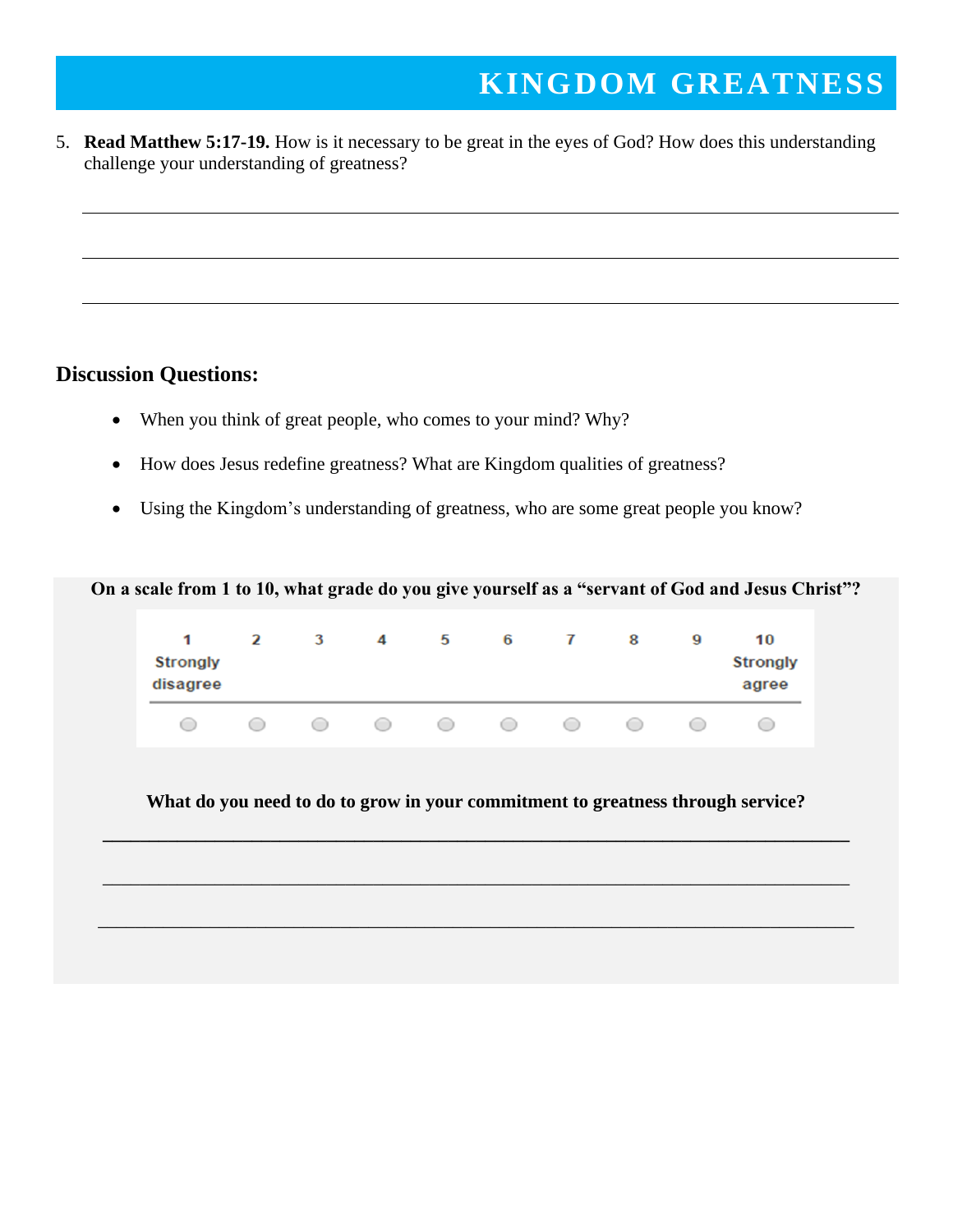#### **The Great Commandment**

#### **Wednesday, June 15th**

1. **Read Matthew 22:36-40.** What is the Great Commandment? What two commandments make up the Great Commandment?

2. **Read Exodus 20:1-17; Mark 12:28-34.** How do the Ten Commandments relate to these two scriptures? Why do you think these two are the greatest commandments?

3. **Read Luke 10:25-37.** How does the parable of the Good Samaritan impact and influence your understanding of the Great Commandments? How is the Good Samaritan a living example of the Great Commandment?

4. **Read 1 Corinthians 13:1-13.** What activities are useless without love? What does Paul say about love? What does Paul say love is not? How is Paul's love description different from examples of love in our culture?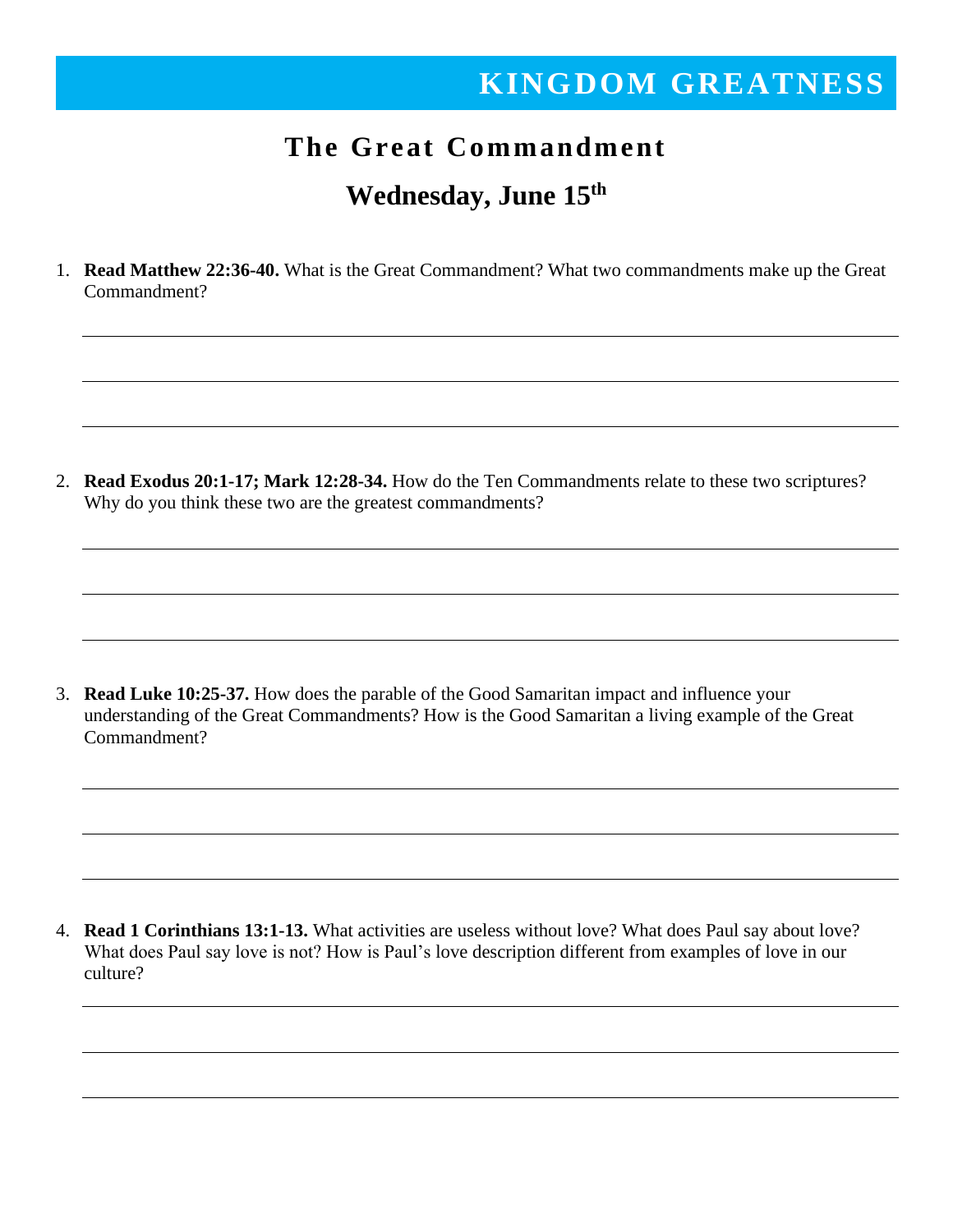5. **Read John 13:34-35, Romans 13:8-10, and James 2:8.** By Jesus' definition, what kind of "lover" are you? How do you need to grow as a practitioner of love?

6. **Read 1 John 3:14-24, 4:7-8, 10-12.** How does John define love (16-18)? When Christians love each other, what are the results? What is the connection between God's love for us and the love we should have for others?

#### **DISCUSSION QUESTIONS:**

- Why is love so important?
- How do you define love? Love is \_\_\_\_\_\_\_\_\_.
- What are the blessings and challenges of living the Great Commandments?

**On a scale from 1 to 10, what grade do you give yourself as a lover of God, other people, and self?**

| 1<br><b>Strongly</b><br>disagree | 2          | 3          | 4                         | ь          | 6          |            | 8          | 9          | 10<br><b>Strongly</b><br>agree |
|----------------------------------|------------|------------|---------------------------|------------|------------|------------|------------|------------|--------------------------------|
| $\bigcirc$                       | $\bigcirc$ | $\bigcirc$ | $\bigcirc$ and $\bigcirc$ | $\bigcirc$ | $\bigcirc$ | $\bigcirc$ | $\bigcirc$ | $\bigcirc$ |                                |

#### **What do you need to do to grow in your commitment to greatness through love?**

**\_\_\_\_\_\_\_\_\_\_\_\_\_\_\_\_\_\_\_\_\_\_\_\_\_\_\_\_\_\_\_\_\_\_\_\_\_\_\_\_\_\_\_\_\_\_\_\_\_\_\_\_\_\_\_\_\_\_\_\_\_\_\_\_\_\_\_\_\_\_\_\_\_\_\_\_\_\_\_\_**

\_\_\_\_\_\_\_\_\_\_\_\_\_\_\_\_\_\_\_\_\_\_\_\_\_\_\_\_\_\_\_\_\_\_\_\_\_\_\_\_\_\_\_\_\_\_\_\_\_\_\_\_\_\_\_\_\_\_\_\_\_\_\_\_\_\_\_\_\_\_\_\_\_\_\_\_\_\_\_\_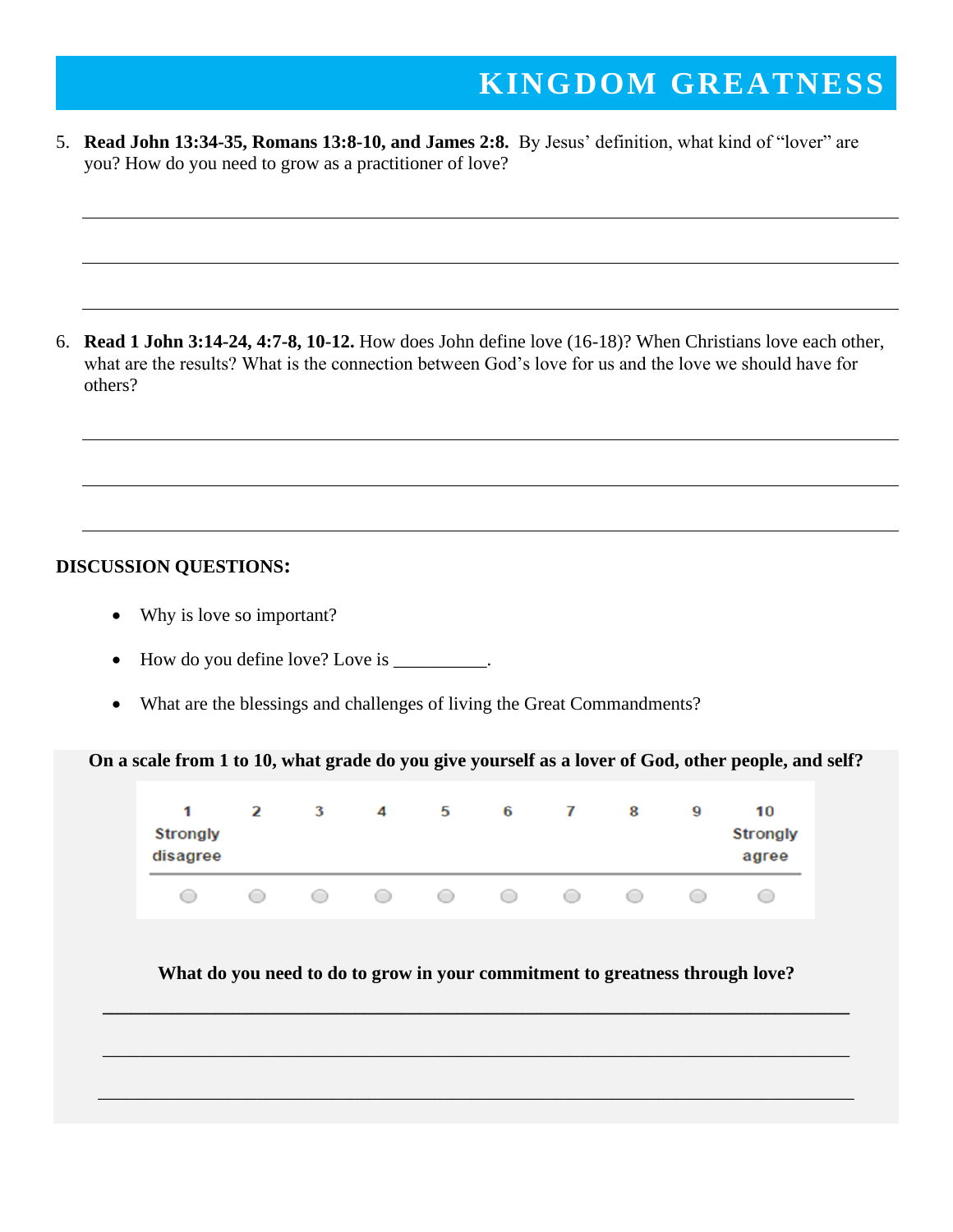# **The Great Commission Thursday, June 16th**

1. **Read Matthew 28:16-20.** What were Jesus' last words? What is the Great Commission?

2. **Read Mark 1:14-15.** What is the Gospel? Why is this Good News? If you had to explain the Good News of Jesus to a kindergarten class, what would you say to make it understood and relevant?

3. **Read Mark 3:13-19, Luke 8:1-3, and Mark 16:15-20.** If you never heard the Good News of the Gospel, how would your life be different? What does it mean to be a disciple of Jesus Christ? What do you see as your role in spreading the Good News of Jesus?

4. **Read Romans 10:13-15.** Who can be saved? Why? How do the questions Paul asked in verses 14 and 15 challenge you?

\_\_\_\_\_\_\_\_\_\_\_\_\_\_\_\_\_\_\_\_\_\_\_\_\_\_\_\_\_\_\_\_\_\_\_\_\_\_\_\_\_\_\_\_\_\_\_\_\_\_\_\_\_\_\_\_\_\_\_\_\_\_\_\_\_\_\_\_\_\_\_\_\_\_\_\_\_\_\_\_\_

\_\_\_\_\_\_\_\_\_\_\_\_\_\_\_\_\_\_\_\_\_\_\_\_\_\_\_\_\_\_\_\_\_\_\_\_\_\_\_\_\_\_\_\_\_\_\_\_\_\_\_\_\_\_\_\_\_\_\_\_\_\_\_\_\_\_\_\_\_\_\_\_\_\_\_\_\_\_\_\_\_